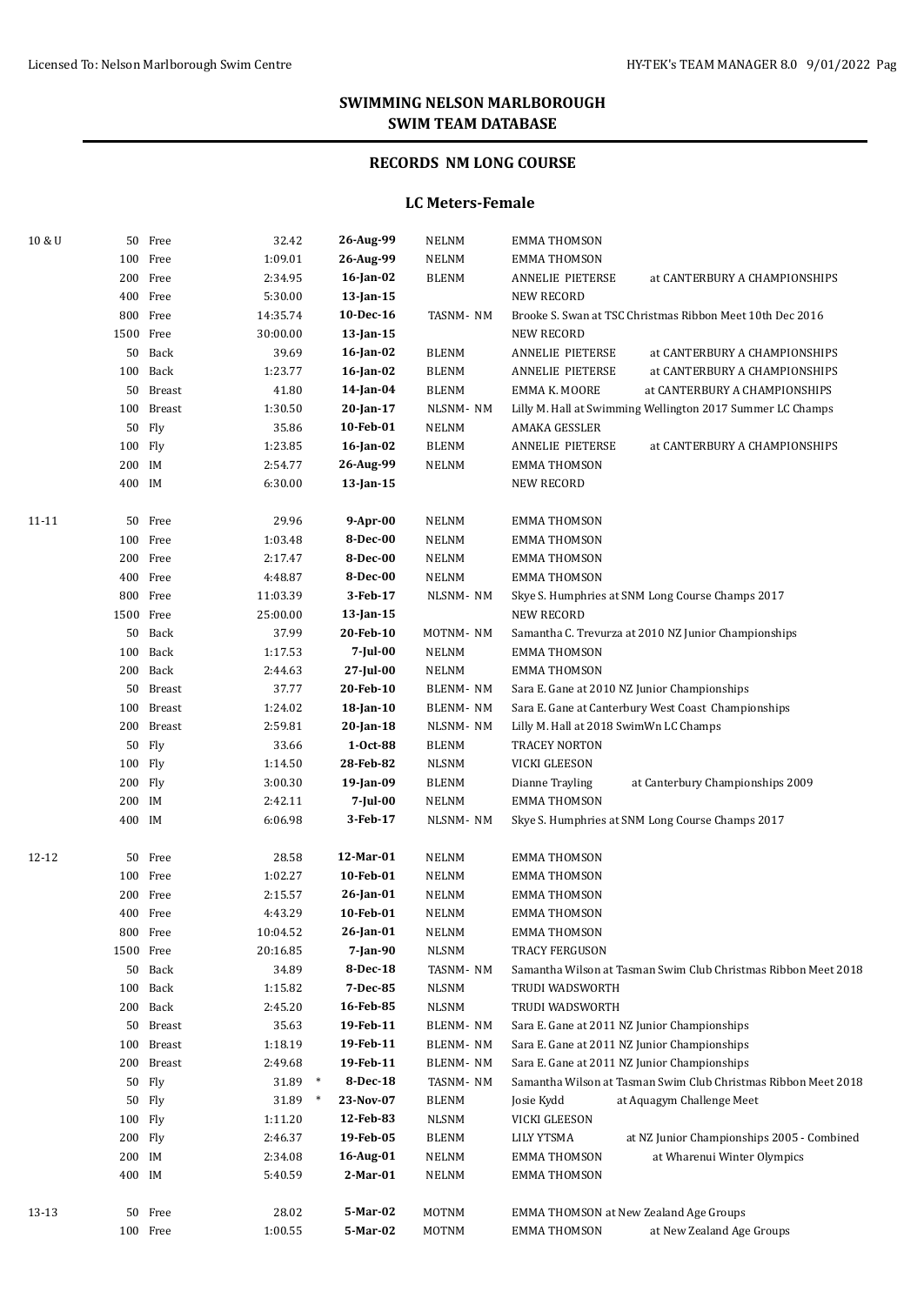| 13-13 |           | 200 Free   | 2:12.69  | 5-Mar-02            | <b>MOTNM</b>    | <b>EMMA THOMSON</b><br>at New Zealand Age Groups                    |
|-------|-----------|------------|----------|---------------------|-----------------|---------------------------------------------------------------------|
|       |           | 400 Free   | 4:36.88  | 5-Mar-02            | <b>MOTNM</b>    | <b>EMMA THOMSON</b><br>at New Zealand Age Groups                    |
|       | 800       | Free       | 9:36.26  | 21-Mar-17           | TASNM-NM        | Sierra I. Thomas at 2017 NZ Age Group Championships                 |
|       | 1500 Free |            | 18:59.54 | 15-Dec-90           | <b>BLENM</b>    | <b>KAREN ASHCROFT</b>                                               |
|       | 50        | Back       | 33.26    | 18-Jan-20           | <b>TASNM</b>    | Samantha Wilson at Wellington 13 & O LC Champs 2020                 |
|       | 100       | Back       | 1:11.69  | 12-Mar-86           | <b>NLSNM</b>    | TRUDI WADSWORTH                                                     |
|       | 200       | Back       | 2:37.86  | 12-Mar-86           | <b>NLSNM</b>    | TRUDI WADSWORTH                                                     |
|       |           | 50 Breast  | 35.12    | 18-Jan-20           | <b>NLSNM</b>    | Lilly M. Hall at Wellington 13 & O LC Champs 2020                   |
|       | 100       | Breast     | 1:16.97  | 17-Dec-11           | <b>BLENM-NM</b> | Sara E. Gane at 2012 Victorian Age Championships                    |
|       |           | 200 Breast | 2:45.90  | 6-Mar-12            | BLENM-NM        | Sara E. Gane at Mayfair Pools 2012 New Zealand Age Group Cha        |
|       | 50        | Fly        | 30.43    | 18-Jan-20           | <b>TASNM</b>    | Samantha Wilson at Wellington 13 & 0 LC Champs 2020                 |
|       | 100 Fly   |            | 1:07.17  | 18-Jan-20           | <b>TASNM</b>    | Samantha Wilson at Wellington 13 & 0 LC Champs 2020                 |
|       | 200       | Fly        | 2:30.74  | 18-Jan-20           | <b>TASNM</b>    | Brooke S. Swan at Wellington 13 & O LC Champs 2020                  |
|       | 200       | IM         | 2:30.69  | 13-Dec-02           | <b>MOTNM</b>    | <b>EMMA THOMSON</b><br>at SOUTH ISLAND CHAMPS 2002                  |
|       | 400 IM    |            | 5:26.60  | 6-Mar-12            | BLENM-NM        | Sara E. Gane at Mayfair Pools 2012 New Zealand Age Group Cha        |
| 14-14 |           | 50 Free    | 27.71    | 16-Apr-19           | TASNM-NM        | Isabella S. Thurlow at 2019 Aon NZ National Age Group Championships |
|       |           | 100 Free   | 1:00.08  | 16-Apr-19           | TASNM-NM        | Isabella S. Thurlow at 2019 Aon NZ National Age Group Championships |
|       |           | 200 Free   | 2:12.73  | 16-Apr-19           | TASNM-NM        | Isabella S. Thurlow at 2019 Aon NZ National Age Group Championships |
|       | 400       | Free       | 4:32.94  | 17-Apr-18           | TASNM-NM        | Sierra I. Thomas at 2018 NZ Age Group Championships                 |
|       | 800       | Free       | 9:19.15  | 17-Apr-18           | TASNM-NM        | Sierra I. Thomas at 2018 NZ Age Group Championships                 |
|       | 1500 Free |            | 17:56.75 | 2-Feb-18            | TASNM-NM        | Sierra I. Thomas at SNM Long Course Champs 2018                     |
|       | 50        | Back       | 32.02    | 18-Jan-13           | MOTNM-NM        | Samantha C. Trevurza at SW 2013 Long Course Summer Champs           |
|       | 100       | Back       | 1:11.15  | 21-Mar-17           | TASNM-NM        | Bree I. Anderson at 2017 NZ Age Group Championships                 |
|       |           | 200 Back   | 2:31.67  | 21-Mar-17           | TASNM-NM        | Bree I. Anderson at 2017 NZ Age Group Championships                 |
|       |           | 50 Breast  | 34.31    | 26-Feb-13           | BLENM-NM        | Sara E. Gane at Mayfair Pools 2013 NZ Age Group Championships       |
|       |           | 100 Breast | 1:14.54  | 26-Feb-13           | BLENM-NM        | Sara E. Gane at Mayfair Pools 2013 NZ Age Group Championships       |
|       |           | 200 Breast | 2:42.34  | 26-Feb-13           | BLENM-NM        | Sara E. Gane at Mayfair Pools 2013 NZ Age Group Championships       |
|       | 50        | Fly        | 29.38    | 3-Mar-09            | <b>BLENM</b>    | at 2009 NZ Age Group Champs<br>Josie Kydd                           |
|       | 100 Fly   |            | 1:05.39  | 3-Mar-09            | <b>BLENM</b>    | at 2009 NZ Age Group Championships<br>Josie Kydd                    |
|       | 200 Fly   |            | 2:27.73  | 3-Mar-09            | <b>BLENM</b>    | at 2009 NZ Age Group Championships<br>Josie Kydd                    |
|       | 200 IM    |            | 2:31.51  | $17$ -Jan-03        | <b>MOTNM</b>    | at WSA LC SUMMER CHAMPS<br>EMMA THOMSON                             |
|       | 400 IM    |            | 5:19.44  | $17$ -Apr-18        | TASNM-NM        | Sierra I. Thomas at 2018 NZ Age Group Championships                 |
| 15-15 | 50        | Free       | 28.03    | 20-Jan-12           | NLSNM-NM        | Skye E. Eden at SW 2012 Long Course Summer Champs                   |
|       | 100       | Free       | 1:00.92  | 7-Mar-06            | <b>MOTNM</b>    | AMAKA L. GESSLER<br>at 2006 New Zealand Age Group Championships     |
|       |           | 200 Free   | 2:12.58  | 16-Apr-19           | NLSNM-NM        | Zara M. Aydon at 2019 Aon NZ National Age Group Championships       |
|       |           | 400 Free   | 4:35.84  | 5-May-15            | TASNM-NM        | Talya M. Harwood at 2015 NZ Age Group Championships                 |
|       |           | 800 Free   | 9:21.83  | 5-May-15            | TASNM-NM        | Talya M. Harwood at 2015 NZ Age Group Championships                 |
|       | 1500 Free |            | 17:42.69 | 16-Apr-19           | TASNM-NM        | Abbey C. Smale at 2019 Aon NZ National Age Group Championships      |
|       | 50        | Back       | 31.54    | 30-Aug-14           | <b>MOTU</b>     | Samantha C. Trevurza at 2014 NZ Secondary Schools Championships     |
|       | 100       | Back       | 1:09.27  | 7-Dec-17            | TASNM-NM        | Bree I. Anderson at 2017 ASA Age Group Championships                |
|       |           | 200 Back   | 2:28.81  | 7-Dec-17            | TASNM-NM        | Bree I. Anderson at 2017 ASA Age Group Championships                |
|       |           | 50 Breast  | 33.78    | 5-May-15            | NLSNM-NM        | Clara J. Foster at 2015 NZ Age Group Championships                  |
|       | 100       | Breast     | 1:14.14  | 5-May-15            | NLSNM-NM        | Clara J. Foster at 2015 NZ Age Group Championships                  |
|       |           | 200 Breast | 2:42.71  | 5-May-15            | NLSNM-NM        | Clara J. Foster at 2015 NZ Age Group Championships                  |
|       | 50        | Fly        | 29.76    | 30-Aug-14           | <b>MOTU</b>     | Samantha C. Trevurza at 2014 NZ Secondary Schools Championships     |
|       |           | 100 Fly    | 1:05.06  | 19-Apr-21           | TASNM-NM        | Samantha Wilson at 2021 Aon New Zealand Age Group Championships     |
|       |           | 200 Fly    | 2:26.14  | 19-Apr-21           | <b>TASNM</b>    | Jemima Barr at 2021 Aon New Zealand Age Group Championships         |
|       | 200 IM    |            | 2:28.26  | 27-Feb-15           | NLSNM-NM        | Clara J. Foster at 2015 Central Swimming Long Course Champs         |
|       | 400 IM    |            | 5:19.70  | 17-Apr-18<br>$\ast$ | NLSNM-NM        | Ruby-Lou R. Stuart at 2018 NZ Age Group Championships               |
|       | 400 IM    |            | 5:19.70  | 17-Apr-18<br>$\ast$ | TASNM-NM        | Bree I. Anderson at 2018 NZ Age Group Championships                 |
| 16-16 |           | 50 Free    | 27.83    | $5-Apr-21$          | TASNM           | Isabella S. Thurlow at 2021 Aon NZ Swimming Championships           |
|       |           | 100 Free   | 1:00.17  | 30-Aug-14           | MLBG-NM         | Sally M. McMath at 2014 NZ Secondary Schools Championships          |
|       |           | 200 Free   | 2:12.07  | 18-Jan-20           | TASNM           | Abbey C. Smale at Wellington 13 & O LC Champs 2020                  |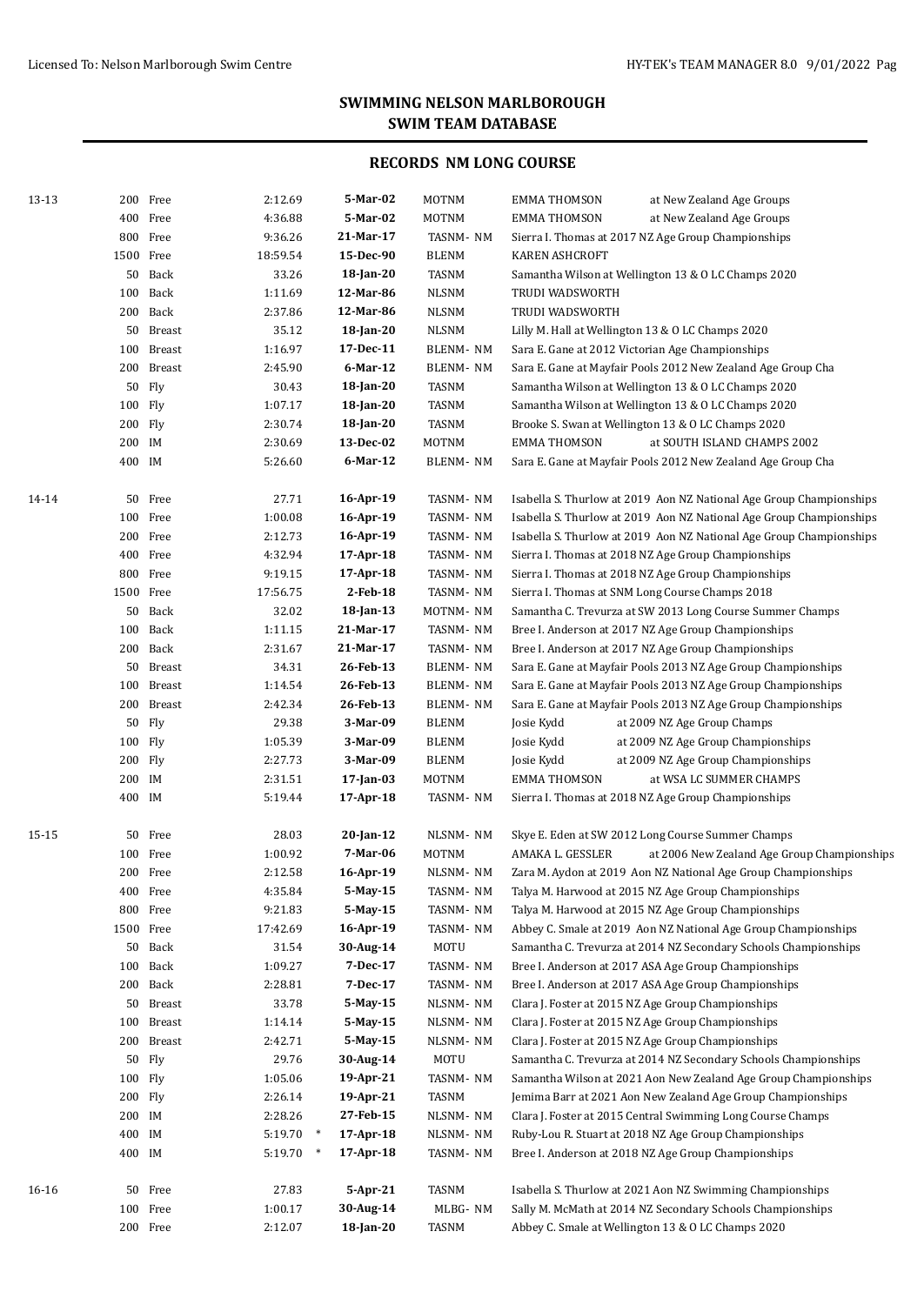| 16-16       |           | 400 Free   | 4:25.81  | 18-Apr-16       | TASNM-NM        | Talya M. Harwood at 2016 NZ Age Group Championships                    |
|-------------|-----------|------------|----------|-----------------|-----------------|------------------------------------------------------------------------|
|             |           | 800 Free   | 9:02.52  | 18-Apr-16       | TASNM-NM        | Talya M. Harwood at 2016 NZ Age Group Championships                    |
|             | 1500 Free |            | 17:34.69 | 28-Mar-16       | TASNM-NM        | Talya M. Harwood at 2016 NZ Open Championships                         |
|             |           | 50 Back    | 31.00    | 5-May-15        | NLSNM-NM        | Samantha C. Trevurza at 2015 NZ Age Group Championships                |
|             |           | 100 Back   | 1:07.96  | 16-Apr-19       | TASNM-NM        | Madeline J. Shallcrass at 2019 Aon NZ National Age Group Championships |
|             |           | 200 Back   | 2:28.55  | 19-Jan-19       | NLSNM-NM        | Bree I. Anderson at 2019 SwimWn LC Champs                              |
|             |           | 50 Breast  | 34.36    | 16-Apr-19       | NLSNM-NM        | Bree I. Anderson at 2019 Aon NZ National Age Group Championships       |
|             |           | 100 Breast | 1:14.17  | 8-Feb-15        | <b>MAKOS</b>    | Caitlin A. Delany at 2015 Zonal Championships                          |
|             |           | 200 Breast | 2:44.97  | 5-May-15        | TASNM-NM        | Caitlin A. Delany at 2015 NZ Age Group Championships                   |
|             |           | 50 Fly     | 28.75    | 19-Apr-21       | TASNM-NM        | Isabella S. Thurlow at 2021 Aon New Zealand Age Group Championships    |
|             | 100 Fly   |            | 1:06.51  | 18-Dec-14       | BLENM-NM        | Sally M. McMath at 2014 Age Group Invitational                         |
|             | 200 Fly   |            | 2:34.16  | 20-Nov-21       | <b>TASNM</b>    | Jemima Barr at TSC LC Ribbon Meet 2021                                 |
|             | 200 IM    |            | 2:26.86  | 16-Apr-19       | NLSNM-NM        | Bree I. Anderson at 2019 Aon NZ National Age Group Championships       |
|             | 400 IM    |            | 5:12.66  | 16-Apr-19       | NLSNM-NM        | Bree I. Anderson at 2019 Aon NZ National Age Group Championships       |
| 17-17       |           | 50 Free    | 27.90    | 3-Apr-17        | NLSNM-NM        | Clara J. Foster at 2017 NZ Open Championships                          |
|             |           | 100 Free   | 1:00.29  | 12-Apr-06       | <b>NELNM</b>    | <b>EMMA THOMSON</b><br>at 2006 NZ Youth and Opens                      |
|             |           | 200 Free   | 2:12.84  | $16$ -Jan- $15$ | <b>BLENM-NM</b> | Sally M. McMath at Swimming Wellington 2015 Summer LC Champs           |
|             |           | 400 Free   | 4:34.18  | 5-Apr-21        | <b>TASNM</b>    | Abbey C. Smale at 2021 Aon NZ Swimming Championships                   |
|             |           | 800 Free   | 9:24.90  | 5-Apr-21        | TASNM           | Abbey C. Smale at 2021 Aon NZ Swimming Championships                   |
|             | 1500 Free |            | 18:02.47 | 5-Apr-21        | <b>TASNM</b>    | Abbey C. Smale at 2021 Aon NZ Swimming Championships                   |
|             |           | 50 Back    | 31.30    | 18-Apr-16       | NLSNM-NM        | Samantha C. Trevurza at 2016 NZ Age Group Championships                |
|             |           | 100 Back   | 1:06.68  | 18-Jan-20       | TASNM           | Madeline J. Shallcrass at Wellington 13 & O LC Champs 2020             |
|             |           | 200 Back   | 2:24.97  | 18-Jan-20       | <b>TASNM</b>    | Madeline J. Shallcrass at Wellington 13 & O LC Champs 2020             |
|             |           | 50 Breast  | 33.53    | 5-May-15        | NLSNM-NM        | Ellie M. Rukuwai at 2015 NZ Age Group Championships                    |
|             |           | 100 Breast | 1:13.91  | 18-Apr-16       | TASNM-NM        | Caitlin A. Delany at 2016 NZ Age Group Championships                   |
|             |           | 200 Breast | 2:41.20  | 5-May-15        | NLSNM-NM        | Ellie M. Rukuwai at 2015 NZ Age Group Championships                    |
|             |           | 50 Fly     | 29.64    | 18-Apr-16       | NLSNM-NM        | Samantha C. Trevurza at 2016 NZ Age Group Championships                |
|             | 100 Fly   |            | 1:05.53  | $16$ -Jan- $15$ | BLENM-NM        | Sally M. McMath at Swimming Wellington 2015 Summer LC Champs           |
|             | 200 Fly   |            | 2:31.89  | $22$ -Jan-00    | <b>NELNM</b>    | <b>MEGAN RAMSAY</b>                                                    |
|             | 200 IM    |            | 2:25.05  | 5-May-15        | NLSNM-NM        | Ellie M. Rukuwai at 2015 NZ Age Group Championships                    |
|             | 400 IM    |            | 5:22.62  | $20$ -Jan-18    | NLSNM-NM        | Georgina H. Trengrove at 2018 SwimWn LC Champs                         |
| 18-18       |           | 50 Free    | 27.53    | $20$ -Jan-18    | NLSNM-NM        | Clara J. Foster at 2018 SwimWn LC Champs                               |
|             |           | 100 Free   | 1:01.40  | 17-Jan-07       | <b>NELNM</b>    | <b>EMMA THOMSON</b><br>at Canterbury A Champs 2007                     |
|             |           | 200 Free   | 2:15.17  | 27-Jul-00       | <b>NELNM</b>    | MEGAN RAMSAY                                                           |
|             |           | 400 Free   | 4:37.36  | 29-Apr-14       | TASNM- NM       | Madisen K. Stanley at Mayfair Pools 2014 NZ Age Group Championships    |
|             |           | 800 Free   | 9:31.35  | 29-Apr-14       | TASNM- NM       | Madisen K. Stanley at Mayfair Pools 2014 NZ Age Group Championships    |
|             | 1500 Free |            | 18:58.01 | 20-Nov-21       | TASNM           | Abbey C. Smale at TSC LC Ribbon Meet 2021                              |
|             |           | 50 Back    | 33.42    | 5-Feb-16        | NLSNM-NM        | Ellie M. Rukuwai at SNM Age Group Championships 2016                   |
|             |           | 100 Back   | 1:09.11  | 13-Feb-16       | MAKOS           | Sally M. McMath at 2016 Zonal Championships                            |
|             |           | 200 Back   | 2:36.97  | 5-May-15        | TASNM-NM        | Cara B. Pearson at 2015 NZ Age Group Championships                     |
|             |           | 50 Breast  | 34.10    | $20$ -Jan-18    | NLSNM-NM        | Clara J. Foster at 2018 SwimWn LC Champs                               |
|             |           | 100 Breast | 1:14.49  | $20$ -Jan-18    | NLSNM-NM        | Clara J. Foster at 2018 SwimWn LC Champs                               |
|             |           | 200 Breast | 2:43.91  | 10-Dec-16       | TASNM-NM        | Caitlin A. Delany at TSC Christmas Ribbon Meet 10th Dec 2016           |
|             |           | 50 Fly     | 30.16    | $20$ -Jan-18    | NLSNM-NM        | Clara J. Foster at 2018 SwimWn LC Champs                               |
|             | 100 Fly   |            | 1:07.95  | 17-Apr-18       | NLSNM-NM        | Clara J. Foster at 2018 NZ Age Group Championships                     |
|             | 200 Fly   |            | 2:34.00  | 21-Oct-00       | <b>NELNM</b>    | MEGAN RAMSAY                                                           |
|             | 200 IM    |            | 2:34.04  | 5-Feb-16        | NLSNM-NM        | Ellie M. Rukuwai at SNM Age Group Championships 2016                   |
|             | 400 IM    |            | 5:29.94  | 26-Jan-01       | <b>NELNM</b>    | <b>MEGAN RAMSAY</b>                                                    |
| <b>Open</b> |           | 50 Free    | 26.58    | 25-Mar-12       | MOTNM-NM        | AMAKA L. GESSLER at State Insurance 2011 NZ Open Championships         |
|             |           | 100 Free   | 56.32    | 25-Mar-12       | MOTNM-NM        | AMAKA L. GESSLER at State Insurance 2011 NZ Open Championships         |
|             |           | 200 Free   | 2:00.07  | 25-Mar-12       | MOTNM-NM        | AMAKA L. GESSLER at State Insurance 2011 NZ Open Championships         |
|             |           | 400 Free   | 4:24.17  | 25-Mar-12       | MOTNM-NM        | AMAKA L. GESSLER at State Insurance 2011 NZ Open Championships         |
|             |           | 800 Free   | 9:02.52  | 18-Apr-16       | TASNM-NM        | Talya M. Harwood at 2016 NZ Age Group Championships                    |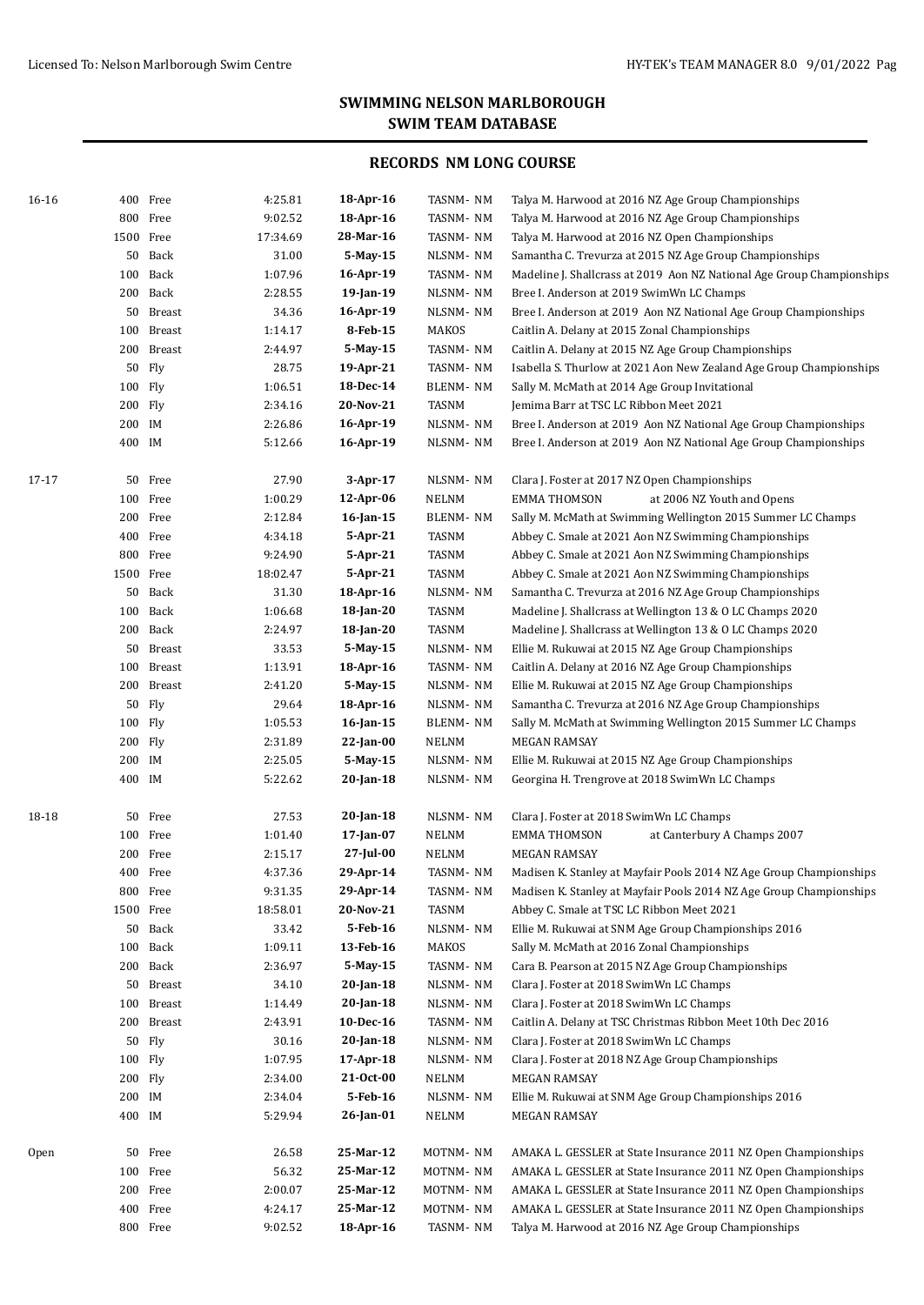| Open | 1500 Free |            | 17:34.69 | 28-Mar-16    | TASNM-NM        | Talya M. Harwood at 2016 NZ Open Championships                      |  |  |
|------|-----------|------------|----------|--------------|-----------------|---------------------------------------------------------------------|--|--|
|      | 50        | Back       | 31.00    | $5-Mav-15$   | NLSNM-NM        | Samantha C. Trevurza at 2015 NZ Age Group Championships             |  |  |
|      | 100       | Back       | 1:06.68  | $18$ -Jan-20 | <b>TASNM</b>    | Madeline J. Shallcrass at Wellington 13 & 0 LC Champs 2020          |  |  |
|      | 200       | Back       | 2:24.97  | $18$ -Jan-20 | <b>TASNM</b>    | Madeline J. Shallcrass at Wellington 13 & 0 LC Champs 2020          |  |  |
|      | 50        | Breast     | 33.53    | $5-Mav-15$   | <b>NLSNM-NM</b> | Ellie M. Rukuwai at 2015 NZ Age Group Championships                 |  |  |
|      | 100       | Breast     | 1:13.91  | 18-Apr-16    | TASNM-NM        | Caitlin A. Delany at 2016 NZ Age Group Championships                |  |  |
|      |           | 200 Breast | 2:41.20  | $5-Mav-15$   | <b>NLSNM-NM</b> | Ellie M. Rukuwai at 2015 NZ Age Group Championships                 |  |  |
|      |           | $50$ Fly   | 28.75    | 19-Apr-21    | TASNM-NM        | Isabella S. Thurlow at 2021 Aon New Zealand Age Group Championships |  |  |
|      | 100 Fly   |            | 1:05.06  | 19-Apr-21    | TASNM-NM        | Samantha Wilson at 2021 Aon New Zealand Age Group Championships     |  |  |
|      | 200 Fly   |            | 2:26.14  | 19-Apr-21    | TASNM           | Jemima Barr at 2021 Aon New Zealand Age Group Championships         |  |  |
|      | 200 IM    |            | 2:25.05  | $5-Mav-15$   | <b>NLSNM-NM</b> | Ellie M. Rukuwai at 2015 NZ Age Group Championships                 |  |  |
|      | 400 IM    |            | 5:12.66  | $16$ -Apr-19 | NLSNM-NM        | Bree I. Anderson at 2019 Aon NZ National Age Group Championships    |  |  |
|      | 200       | Free Relay | 2:08.14  | 13-Feb-09    | <b>BLENM-NM</b> | BLENHEIM SWIMMING CLUB<br>G. Kydd, G. Pearce, K. De Haan            |  |  |
|      |           |            |          |              |                 |                                                                     |  |  |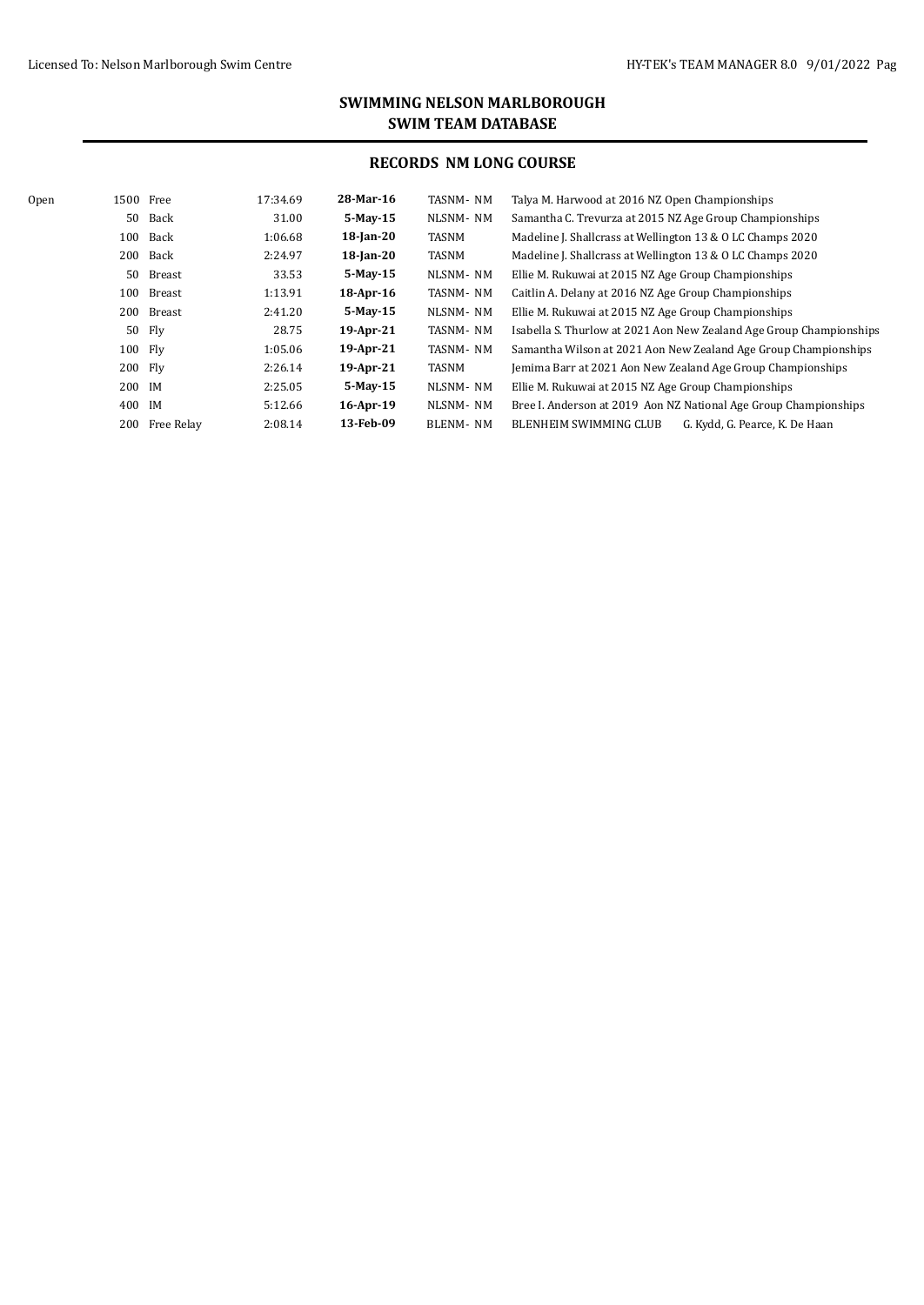### **RECORDS NM LONG COURSE**

#### **LC Meters-Male**

| 10 & U |           | 50 Free    | 32.33     | 6-Jul-96     | NELNM           | <b>FERGUS STRICKLAND</b>                                         |
|--------|-----------|------------|-----------|--------------|-----------------|------------------------------------------------------------------|
|        |           | 100 Free   | 1:10.80   | 20-Jan-96    | <b>NELNM</b>    | <b>FERGUS STRICKLAND</b>                                         |
|        |           | 200 Free   | 2:33.42   | 6-Jul-96     | <b>NELNM</b>    | <b>FERGUS STRICKLAND</b>                                         |
|        |           | 400 Free   | 5:30.00   | 13-Jan-15    |                 | NEW RECORD                                                       |
|        |           | 800 Free   | 20:00.00  | $13$ -Jan-15 |                 | <b>NEW RECORD</b>                                                |
|        | 1500 Free |            | 30:00.00  | $13$ -Jan-15 |                 | <b>NEW RECORD</b>                                                |
|        |           | 50 Back    | 38.11     | 20-Jan-17    | TASNM-NM        | William H. Seymour at Swimming Wellington 2017 Summer LC Champs  |
|        |           | 100 Back   | 1:24.79   | 17-Aug-96    | <b>NELNM</b>    | <b>FERGUS STRICKLAND</b>                                         |
|        |           | 50 Breast  | 43.20     | 25-Jan-98    | <b>BLENM</b>    | THOMAS MOORE                                                     |
|        |           | 100 Breast | 1:30.41   | 14-Feb-98    | <b>BLENM</b>    | THOMAS MOORE                                                     |
|        |           | 50 Fly     | 37.45     | 17-Jan-91    | <b>BLENM</b>    | <b>HAYDEN CLEMETT</b>                                            |
|        | 100 Fly   |            | 1:29.51   | 18-Aug-05    | <b>BLENM</b>    | <b>NICK KERRY</b><br>at Wharenui Winter Olympics 2005            |
|        | 200 IM    |            | 2:55.37   | 5-Jul-96     | <b>NELNM</b>    | <b>FERGUS STRICKLAND</b>                                         |
|        | 400 IM    |            | 6:30.00   | $13$ -Jan-15 |                 | <b>NEW RECORD</b>                                                |
|        |           |            |           |              |                 |                                                                  |
| 11-11  | 50        | Free       | 30.33     | 30-Jan-21    | <b>BLENM</b>    | Alfie Price at SNM Long Course Champs 2021                       |
|        |           | 100 Free   | 1:07.64   | 17-Jan-92    | <b>BLENM</b>    | <b>HAYDEN CLEMETT</b>                                            |
|        |           | 200 Free   | 2:24.78   | 24-Jan-97    | <b>NELNM</b>    | <b>FERGUS STRICKLAND</b>                                         |
|        |           | 400 Free   | 5:13.13   | 14-Dec-96    | <b>NELNM</b>    | FERGUS STRICKLAND                                                |
|        |           | 800 Free   | 12:54.55  | 10-Mar-18    | TASNM-NM        | Lucca A. Traut at Tasman Swim Club LC Meet 2018                  |
|        |           | 1500 Free  | 30:00.00  | 13-Jan-15    |                 | <b>NEW RECORD</b>                                                |
|        |           | 50 Back    | 35.67 *   | 7-Mar-03     | <b>NELNM</b>    | <b>JOEL J WIECHERN</b><br>at NMS Age Group Champs                |
|        |           | 50 Back    | $35.67$ * | 30-Jan-21    | TASNM           | Lucas Bell at SNM Long Course Champs 2021                        |
|        |           | 100 Back   | 1:18.38   | 17-Jan-92    | <b>BLENM</b>    | <b>HAYDEN CLEMETT</b>                                            |
|        |           | 200 Back   | 2:50.33   | 17-Jan-92    | <b>BLENM</b>    | <b>HAYDEN CLEMETT</b>                                            |
|        |           | 50 Breast  | 39.36     | 16-Feb-13    | MOTNM-NM        | Daniel R. Trevurza at State 2013 NZ Junior Championships         |
|        |           | 100 Breast | 1:25.09   | 13-Feb-99    | <b>BLENM</b>    | THOMAS MOORE                                                     |
|        |           | 200 Breast | 3:05.55   | 13-Feb-99    | <b>BLENM</b>    | THOMAS MOORE                                                     |
|        |           | 50 Fly     | 34.23     | 30-Jan-21    | <b>BLENM</b>    | Alfie Price at SNM Long Course Champs 2021                       |
|        | 100 Fly   |            | 1:15.32   | 17-Jan-92    | <b>BLENM</b>    | <b>HAYDEN CLEMETT</b>                                            |
|        | 200 Fly   |            | 3:19.31   | 7-Mar-03     | <b>BLENM</b>    | <b>MARK W JACKSON</b><br>at NMS Age Group Champs                 |
|        | 200 IM    |            | 2:48.42   | 15-Feb-97    | <b>NELNM</b>    | <b>FERGUS STRICKLAND</b>                                         |
|        | 400 IM    |            | 6:22.76   | 2-Feb-18     | BLENM-NM        | Ryan T. Marsh at SNM Long Course Champs 2018                     |
|        |           |            |           |              |                 |                                                                  |
| 12-12  |           | 50 Free    | 28.33     | 18-Feb-12    | NELNM-NM        | SAM MCKENZIE at State 2012 NZ Junior Championships               |
|        |           | 100 Free   | 1:03.64   | 14-Feb-98    | NELNM           | <b>FERGUS STRICKLAND</b>                                         |
|        |           | 200 Free   | 2:16.88   | 22-Jan-93    | <b>BLENM</b>    | <b>HAYDEN CLEMETT</b>                                            |
|        |           | 400 Free   | 4:53.54   | 3-Jul-98     | <b>NELNM</b>    | FERGUS STRICKLAND                                                |
|        |           | 800 Free   | 10:18.50  | 1-Feb-19     | <b>BLENM-NM</b> | Ryan T. Marsh at SNM Long Course Champs 2019                     |
|        | 1500 Free |            | 19:11.79  | 6-Dec-97     | <b>NELNM</b>    | <b>FERGUS STRICKLAND</b>                                         |
|        |           | 50 Back    | 34.39     | 20-Nov-21    | TASNM           | Lono Kalani at TSC LC Ribbon Meet 2021                           |
|        |           | 100 Back   | 1:12.69   | 7-Dec-85     | <b>BLENM</b>    | STEPHEN MILLS                                                    |
|        |           | 200 Back   | 2:37.55   | 7-Jul-00     | <b>NELNM</b>    | THOMAS ARMSTRONG                                                 |
|        |           | 50 Breast  | 37.23     | 15-Jan-00    | <b>BLENM</b>    | THOMAS MOORE                                                     |
|        |           | 100 Breast | 1:19.80   | $15$ -Jan-00 | <b>BLENM</b>    | THOMAS MOORE                                                     |
|        |           | 200 Breast | 2:53.38   | $22$ -Jan-00 | <b>BLENM</b>    | THOMAS MOORE                                                     |
|        |           | 50 Fly     | 32.02     | 21-Feb-09    | <b>NELNM</b>    | William Borrell<br>at 2009 Nz Junior Championships               |
|        | 100 Flv   |            | 1:10.70   | 1-Feb-19     | <b>BLENM-NM</b> | Ryan T. Marsh at SNM Long Course Champs 2019                     |
|        | 200 Fly   |            | 2:41.81   | 11-Dec-98    | <b>NELNM</b>    | <b>CRAIG THOMSON</b>                                             |
|        | 200 IM    |            | 2:39.85   | 3-Jul-98     | <b>NELNM</b>    | <b>FERGUS STRICKLAND</b>                                         |
|        | 400 IM    |            | 5:36.51   | 3-Jul-98     | <b>NELNM</b>    | FERGUS STRICKLAND                                                |
|        |           |            |           |              |                 |                                                                  |
| 13-13  | 50        | Free       | 26.27     | 26-Feb-13    | NELNM-NM        | SAM J. MCKENZIE at Mayfair Pools 2013 NZ Age Group Championships |
|        |           | 100 Free   | 57.54     | 26-Feb-13    | NELNM-NM        | SAM J. MCKENZIE at Mayfair Pools 2013 NZ Age Group Championships |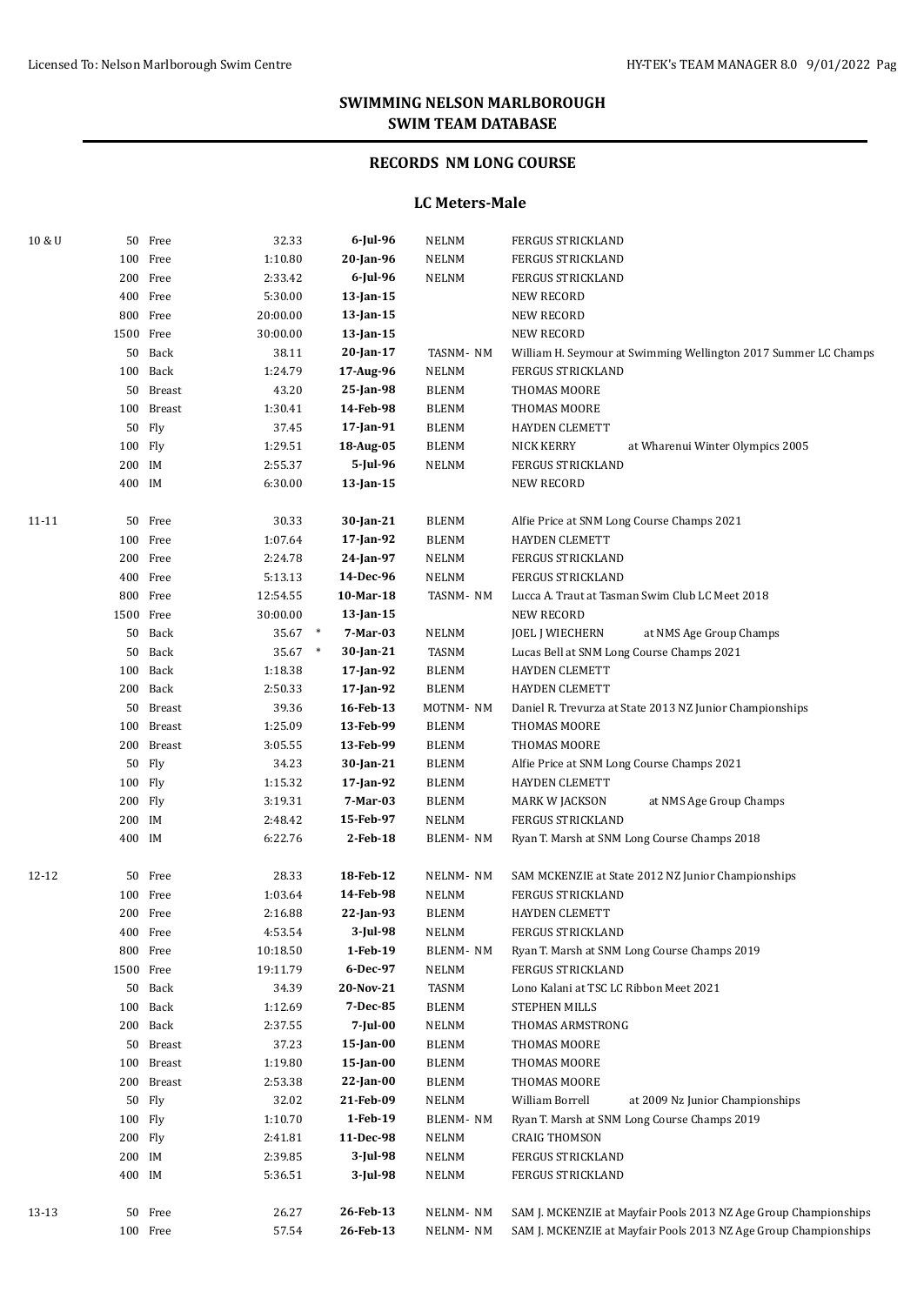| 13-13 |           | 200 Free      | 2:06.66  | 26-Feb-13          | NELNM-NM     | SAM J. MCKENZIE at Mayfair Pools 2013 NZ Age Group Championships   |  |
|-------|-----------|---------------|----------|--------------------|--------------|--------------------------------------------------------------------|--|
|       |           | 400 Free      | 4:32.31  | 26-Feb-13          | NELNM-NM     | SAM J. MCKENZIE at Mayfair Pools 2013 NZ Age Group Championships   |  |
|       |           | 800 Free      | 9:49.42  | 18-Jan-20          | <b>BLENM</b> | Ryan T. Marsh at Wellington 13 & O LC Champs 2020                  |  |
|       | 1500 Free |               | 18:35.33 | 18-Feb-90          | <b>NLSNM</b> | <b>DION HUNTER</b>                                                 |  |
|       |           | 50 Back       | 31.69    | 18-Jan-20          | TASNM        | William H. Seymour at Wellington 13 & O LC Champs 2020             |  |
|       |           | 100 Back      | 1:08.55  | 18-Jan-20          | TASNM        | William H. Seymour at Wellington 13 & O LC Champs 2020             |  |
|       |           | 200 Back      | 2:28.52  | 5-May-15           | NLSNM-NM     | Oliver F. Stark at 2015 NZ Age Group Championships                 |  |
|       |           | 50 Breast     | 34.31    | 18-Jan-20          | <b>NLSNM</b> | Wilson Huata-Findlay at Wellington 13 & O LC Champs 2020           |  |
|       |           | 100 Breast    | 1:15.44  | 17-Feb-94          | <b>NELNM</b> | RIKI KOTUA                                                         |  |
|       |           |               |          |                    |              |                                                                    |  |
|       |           | 200 Breast    | 2:40.18  | 18-Jan-20          | <b>NLSNM</b> | Wilson Huata-Findlay at Wellington 13 & O LC Champs 2020           |  |
|       | 50        | Fly           | 28.31    | 26-Feb-13          | NELNM-NM     | SAM J. MCKENZIE at Mayfair Pools 2013 NZ Age Group Championships   |  |
|       | 100 Fly   |               | 1:06.11  | 4-Dec-93           | <b>BLENM</b> | <b>HAYDEN CLEMETT</b>                                              |  |
|       | 200 Fly   |               | 2:27.96  | 10-Mar-99          | NELNM        | FERGUS STRICKLAND                                                  |  |
|       | 200 IM    |               | 2:25.81  | 10-Mar-99          | NELNM        | <b>FERGUS STRICKLAND</b>                                           |  |
|       | 400 IM    |               | 5:21.10  | 22-Jan-99          | NELNM        | FERGUS STRICKLAND                                                  |  |
| 14-14 |           | 50 Free       | 24.88    | 14-Apr-14          | <b>NZL</b>   | SAM J. MCKENZIE at 2014 GHSF Australian Age & MC Championships     |  |
|       |           | 100 Free      | 53.50    | 14-Apr-14          | <b>NZL</b>   | SAM J. MCKENZIE at 2014 GHSF Australian Age & MC Championships     |  |
|       |           | 200 Free      | 1:59.58  | 29-Apr-14          | TASNM-NM     | SAM J. MCKENZIE at Mayfair Pools 2014 NZ Age Group Championships   |  |
|       |           | 400 Free      | 4:13.03  | 29-Apr-14          | TASNM-NM     | SAM J. MCKENZIE at Mayfair Pools 2014 NZ Age Group Championships   |  |
|       |           | 800 Free      | 9:24.12  | $21$ -Jan-95       | <b>BLENM</b> | <b>HAYDEN CLEMETT</b>                                              |  |
|       | 1500 Free |               | 16:48.43 | 29-Apr-14          | TASNM-NM     | SAM J. MCKENZIE at Mayfair Pools 2014 NZ Age Group Championships   |  |
|       |           | 50 Back       | 27.81    | 19-Apr-21          | TASNM- NM    | William H. Seymour at 2021 Aon New Zealand Age Group Championships |  |
|       |           | 100 Back      | 1:00.84  | 19-Apr-21          | TASNM- NM    | William H. Seymour at 2021 Aon New Zealand Age Group Championships |  |
|       |           | 200 Back      | 2:18.33  | 19-Apr-21          | TASNM-NM     | William H. Seymour at 2021 Aon New Zealand Age Group Championships |  |
|       |           | 50 Breast     | 32.89    | $22$ -Jan-16       | NLSNM-NM     | Daniel R. Trevurza at Swimming Wellington 2016 Summer LC Champs    |  |
|       |           | 100 Breast    | 1:11.73  | 16-Feb-95          | <b>NELNM</b> | RIKI KOTUA                                                         |  |
|       | 200       | <b>Breast</b> | 2:36.36  | 16-Feb-95          | <b>NELNM</b> | RIKI KOTUA                                                         |  |
|       | 50        | Fly           | 27.35    | $\ast$<br>5-May-15 | NLSNM-NM     | Matai L. McGuinniety at 2015 NZ Age Group Championships            |  |
|       |           |               |          | $\ast$             |              |                                                                    |  |
|       |           | 50 Fly        | 27.35    | 29-Apr-14          | TASNM-NM     | SAM J. MCKENZIE at Mayfair Pools 2014 NZ Age Group Championships   |  |
|       | 100 Fly   |               | 1:00.99  | 17-Apr-18          | TASNM-NM     | Joshua S. Amyes at 2018 NZ Age Group Championships                 |  |
|       | 200 Fly   |               | 2:20.41  | 17-Apr-18          | TASNM-NM     | Joshua S. Amyes at 2018 NZ Age Group Championships                 |  |
|       | 200 IM    |               | 2:20.87  | 14-Mar-00          | NELNM        | <b>FERGUS STRICKLAND</b>                                           |  |
|       | 400 IM    |               | 4:56.80  | 14-Mar-00          | NELNM        | <b>FERGUS STRICKLAND</b>                                           |  |
| 15-15 |           | 50 Free       | 23.80    | 5-May-15           | TASNM-NM     | Sam J. McKenzie at 2015 NZ Age Group Championships                 |  |
|       |           | 100 Free      | 51.93    | 5-May-15           | TASNM-NM     | Sam J. McKenzie at 2015 NZ Age Group Championships                 |  |
|       |           | 200 Free      | 1:54.32  | 13-Apr-15          | $\sf NZL$    | Sam J. McKenzie at 2015 GHF Australian Age Championships           |  |
|       |           | 400 Free      | 4:05.11  | 13-Apr-15          | $\sf NZL$    | Sam J. McKenzie at 2015 GHF Australian Age Championships           |  |
|       |           | 800 Free      | 8:35.04  | 29-Apr-14          | TASNM-NM     | Thomas W. Heaton at Mayfair Pools 2014 NZ Age Group Championships  |  |
|       | 1500 Free |               | 16:13.14 | 29-Apr-14          | TASNM-NM     | Thomas W. Heaton at Mayfair Pools 2014 NZ Age Group Championships  |  |
|       | 50        | Back          | 29.62    | 18-Apr-16          | NLSNM-NM     | Matai L. McGuinniety at 2016 NZ Age Group Championships            |  |
|       | 100       | Back          | 1:03.94  | 19-Aug-95          | <b>BLENM</b> | <b>HAYDEN CLEMETT</b>                                              |  |
|       |           | 200 Back      | 2:17.20  | 17-Mar-78          | <b>NLSNM</b> | <b>SCOTT AUCUTT</b>                                                |  |
|       | 50        | Breast        | 32.74    | 18-Apr-16          | NLSNM-NM     | Daniel R. Trevurza at 2016 NZ Age Group Championships              |  |
|       | 100       | <b>Breast</b> | 1:12.55  | 18-Apr-16          | NLSNM-NM     | Daniel R. Trevurza at 2016 NZ Age Group Championships              |  |
|       |           | 200 Breast    | 2:35.23  | 2-Mar-03           | <b>NELNM</b> | <b>LEIGHTON RILEY</b><br>at National Age Group Championshi         |  |
|       | 50        | Fly           | 26.19    | 18-Apr-16          | NLSNM-NM     | Matai L. McGuinniety at 2016 NZ Age Group Championships            |  |
|       | 100 Fly   |               | 59.75    | 18-Apr-16          | NLSNM-NM     | Matai L. McGuinniety at 2016 NZ Age Group Championships            |  |
|       | 200       | Fly           | 2:18.10  | 2-Mar-03           | <b>NELNM</b> | <b>LEIGHTON RILEY</b><br>at National Age Group Championshi         |  |
|       | 200 IM    |               | 2:18.23  | 5-May-15           | TASNM-NM     | Sam J. McKenzie at 2015 NZ Age Group Championships                 |  |
|       | 400 IM    |               | 4:54.99  | 16-Apr-19          | TASNM-NM     | Jaxon A. Marshall at 2019 Aon NZ National Age Group Championships  |  |
|       |           |               |          |                    |              |                                                                    |  |
| 16-16 |           | 50 Free       | 24.14    | $22$ -Jan-16       | TASNM-NM     | Sam J. McKenzie at Swimming Wellington 2016 Summer LC Champs       |  |
|       |           | 100 Free      | 52.21    | $22$ -Jan-16       | TASNM-NM     | Sam J. McKenzie at Swimming Wellington 2016 Summer LC Champs       |  |
|       |           | 200 Free      | 1:55.44  | 13-Feb-16          | MAKOS        | Sam J. McKenzie at 2016 Zonal Championships                        |  |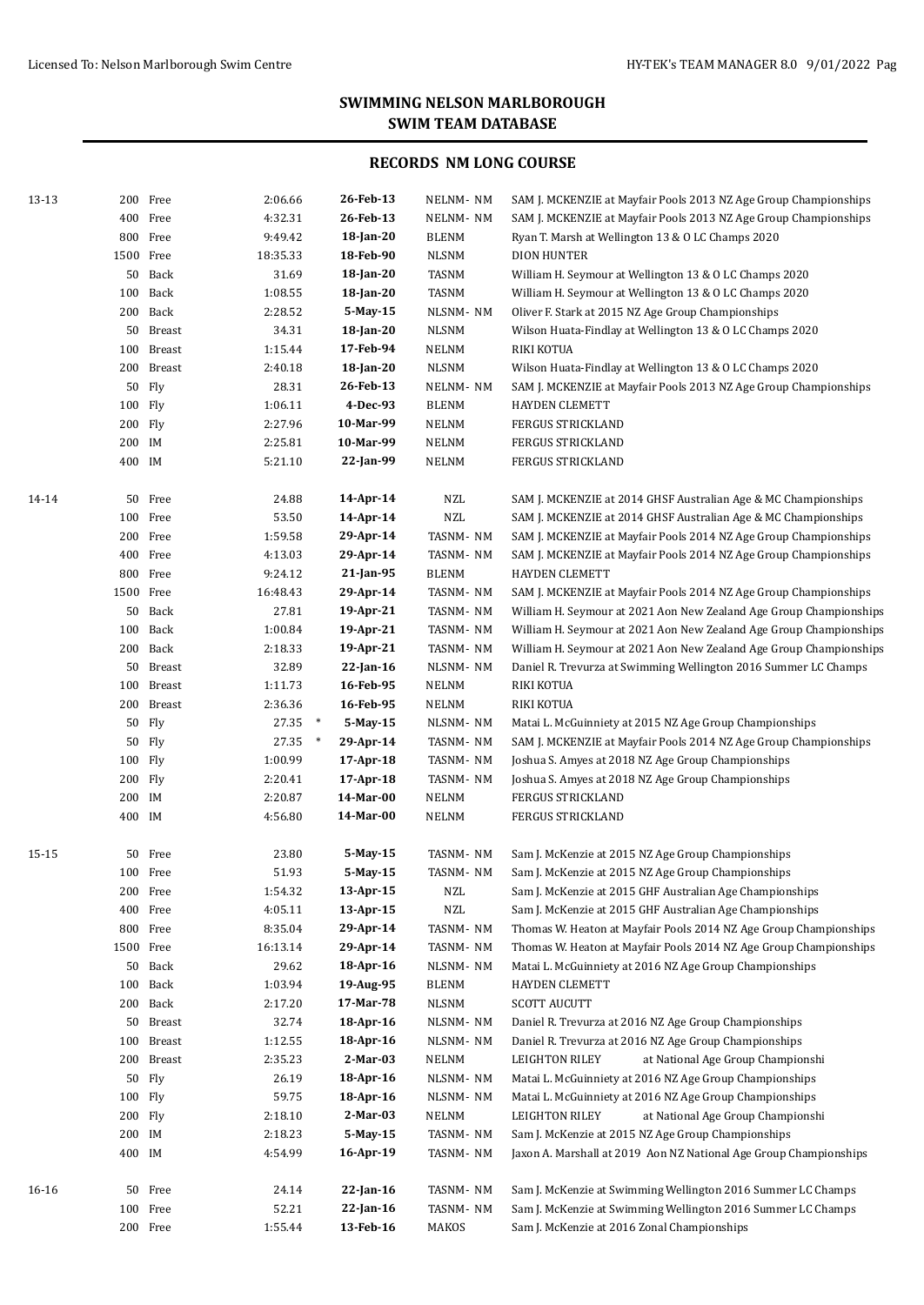| 16-16 |         | 400 Free   | 4:10.04  | 13-Feb-16    | MAKOS        | Sam J. McKenzie at 2016 Zonal Championships                            |
|-------|---------|------------|----------|--------------|--------------|------------------------------------------------------------------------|
|       |         | 800 Free   | 8:40.51  | 29-Feb-20    | <b>TASNM</b> | Alec V. Swan at Tasman Swim Club LC Meet 2020                          |
|       |         | 1500 Free  | 16:07.70 | 13-Apr-15    | <b>NZL</b>   | Thomas W. Heaton at 2015 GHF Australian Age Championships              |
|       |         | 50 Back    | 29.70    | 21-Mar-17    | NLSNM-NM     | Matai L. McGuinniety at 2017 NZ Age Group Championships                |
|       | 100     | Back       | 1:04.37  | 16-Apr-19    | TASNM-NM     | Moab HeyneKamp at 2019 Aon NZ National Age Group Championships         |
|       |         | 200 Back   | 2:18.97  | 16-Apr-19    | TASNM-NM     | Moab HeyneKamp at 2019 Aon NZ National Age Group Championships         |
|       |         | 50 Breast  | 32.39    | 5-Feb-16     | TASNM-NM     | Sam J. McKenzie at SNM Age Group Championships 2016                    |
|       |         | 100 Breast | 1:11.34  | 22-Jan-16    | TASNM-NM     | Sam J. McKenzie at Swimming Wellington 2016 Summer LC Champs           |
|       |         | 200 Breast | 2:36.91  | 23-Jan-21    | <b>NLSNM</b> | Connor J. Eden at Wellington 13 & O LC Champs 2021                     |
|       |         | 50 Fly     | 25.83    | 21-Mar-17    | NLSNM-NM     | Matai L. McGuinniety at 2017 NZ Age Group Championships                |
|       | 100 Fly |            | 59.34    | 22-Jan-16    | TASNM-NM     | Sam J. McKenzie at Swimming Wellington 2016 Summer LC Champs           |
|       |         | 200 Fly    | 2:18.35  | 16-Apr-19    | TASNM-NM     | BENDI N. KEPESS at 2019 Aon NZ National Age Group Championships        |
|       | 200 IM  |            | 2:18.86  | 18-Dec-15    | TASNM-NM     | Sam J. McKenzie at 2015 ASA Age Group Champs                           |
|       | 400 IM  |            | 4:50.54  | 29-Apr-14    | NLSNM-NM     | Edward B. NEILL at Mayfair Pools 2014 NZ Age Group Championships       |
| 17-17 |         | 50 Free    | 24.21    | 21-Mar-17    | TASNM-NM     | Sam J. McKenzie at 2017 NZ Age Group Championships                     |
|       |         | 100 Free   | 51.93    | 3-Apr-17     | TASNM-NM     | Sam J. McKenzie at 2017 NZ Open Championships                          |
|       |         | 200 Free   | 1:56.30  | 21-Mar-17    | TASNM-NM     | Sam J. McKenzie at 2017 NZ Age Group Championships                     |
|       |         | 400 Free   | 4:07.49  | 28-Mar-16    | TASNM-NM     | Thomas W. Heaton at 2016 NZ Open Championships                         |
|       |         | 800 Free   | 8:30.96  | 28-Mar-16    | TASNM-NM     | Thomas W. Heaton at 2016 NZ Open Championships                         |
|       |         | 1500 Free  | 16:11.40 | 28-Mar-16    | TASNM-NM     | Thomas W. Heaton at 2016 NZ Open Championships                         |
|       |         | 50 Back    | 28.44    | 17-Apr-18    | NLSNM-NM     | Matai L. McGuinniety at 2018 NZ Age Group Championships                |
|       |         | 100 Back   | 1:01.69  | 5-Apr-21     | TASNM        | Joshua S. Amyes at 2021 Aon NZ Swimming Championships                  |
|       |         | 200 Back   | 2:16.38  | 5-Apr-21     | TASNM        | Joshua S. Amyes at 2021 Aon NZ Swimming Championships                  |
|       |         | 50 Breast  | 31.24    | 20-Jan-17    | TASNM-NM     | Sam J. McKenzie at Swimming Wellington 2017 Summer LC Champs           |
|       |         | 100 Breast | 1:09.45  | 20-Jan-17    | TASNM-NM     | Sam J. McKenzie at Swimming Wellington 2017 Summer LC Champs           |
|       |         | 200 Breast | 2:37.03  | 5-May-15     | NLSNM-NM     | Edward B. Neill at 2015 NZ Age Group Championships                     |
|       | 50      | Fly        | 25.30    | 5-Apr-21     | TASNM        | Joshua S. Amyes at 2021 Aon NZ Swimming Championships                  |
|       | 100 Fly |            | 56.46    | 5-Apr-21     | TASNM        | Joshua S. Amyes at 2021 Aon NZ Swimming Championships                  |
|       |         | 200 Fly    | 2:20.20  | 17-Apr-18    | NLSNM-NM     | Xavier R. Anderson at 2018 NZ Age Group Championships                  |
|       | 200 IM  |            | 2:14.66  | 5-Apr-21     | TASNM        | Joshua S. Amyes at 2021 Aon NZ Swimming Championships                  |
|       | 400 IM  |            | 4:49.11  | 16-Jan-15    | NLSNM-NM     | Edward B. Neill at Swimming Wellington 2015 Summer LC Champs           |
| 18-18 |         | 50 Free    | 23.90    | 20-Jan-18    | TASNM-NM     | Sam J. McKenzie at 2018 SwimWn LC Champs                               |
|       |         | 100 Free   | 51.82    | 7-Dec-17     | TASNM-NM     | Sam J. McKenzie at 2017 ASA Age Group Championships                    |
|       | 200     | Free       | 1:57.66  | 7-Dec-17     | TASNM-NM     | Sam J. McKenzie at 2017 ASA Age Group Championships                    |
|       |         | 400 Free   | 4:17.67  | 26-Feb-13    | NLSNM-NM     | Kaiori A. McGuinniety at Mayfair Pools 2013 NZ Age Group Championships |
|       |         | 800 Free   | 9:11.07  | $9$ -Jul-10  | BLENM-NM     | Jono Lee at QEII Mid Winter 2010                                       |
|       |         | 1500 Free  | 17:44.75 | 9-Jul-10     | BLENM-NM     | Jono Lee at QEII Mid Winter 2010                                       |
|       | 50      | Back       | 28.35    | $20$ -Jan-18 | TASNM-NM     | Sam J. McKenzie at 2018 SwimWn LC Champs                               |
|       | 100     | Back       | 1:04.58  | 23-Jan-21    | TASNM        | Moab HeyneKamp at Wellington 13 & O LC Champs 2021                     |
|       |         | 200 Back   | 2:19.72  | 26-Feb-13    | NLSNM-NM     | Kaiori A. McGuinniety at Mayfair Pools 2013 NZ Age Group Championships |
|       | 50      | Breast     | 31.14    | $20$ -Jan-18 | TASNM-NM     | Sam J. McKenzie at 2018 SwimWn LC Champs                               |
|       |         | 100 Breast | 1:10.47  | 7-Dec-17     | TASNM-NM     | Sam J. McKenzie at 2017 ASA Age Group Championships                    |
|       |         | 200 Breast | 2:39.55  | 2-Feb-18     | TASNM-NM     | Sam J. McKenzie at SNM Long Course Champs 2018                         |
|       | 50      | Fly        | 25.64    | $20$ -Jan-18 | TASNM-NM     | Sam J. McKenzie at 2018 SwimWn LC Champs                               |
|       | 100 Fly |            | 57.78    | 20-Nov-21    | <b>TASNM</b> | Joshua S. Amyes at TSC LC Ribbon Meet 2021                             |
|       |         | 200 Fly    | 2:28.37  | 19-Jan-09    | <b>MOTNM</b> | Oliver Laufkotter<br>At 2009 Canterbury Championships                  |
|       | 200 IM  |            | 2:20.07  | 26-Feb-13    | NLSNM-NM     | Kaiori A. McGuinniety at Mayfair Pools 2013 NZ Age Group Championships |
|       | 400 IM  |            | 4:59.42  | $9$ -Jul-10  | BLENM-NM     | Jono Lee at QEII Mid Winter 2010                                       |
| Open  | 50      | Free       | 23.80    | 5-May-15     | TASNM-NM     | Sam J. McKenzie at 2015 NZ Age Group Championships                     |
|       |         | 100 Free   | 51.82    | 7-Dec-17     | TASNM-NM     | Sam J. McKenzie at 2017 ASA Age Group Championships                    |
|       |         | 200 Free   | 1:54.32  | 13-Apr-15    | <b>NZL</b>   | Sam J. McKenzie at 2015 GHF Australian Age Championships               |
|       |         | 400 Free   | 4:05.11  | 13-Apr-15    | $\sf NZL$    | Sam J. McKenzie at 2015 GHF Australian Age Championships               |
|       |         | 800 Free   | 8:30.96  | 28-Mar-16    | TASNM-NM     | Thomas W. Heaton at 2016 NZ Open Championships                         |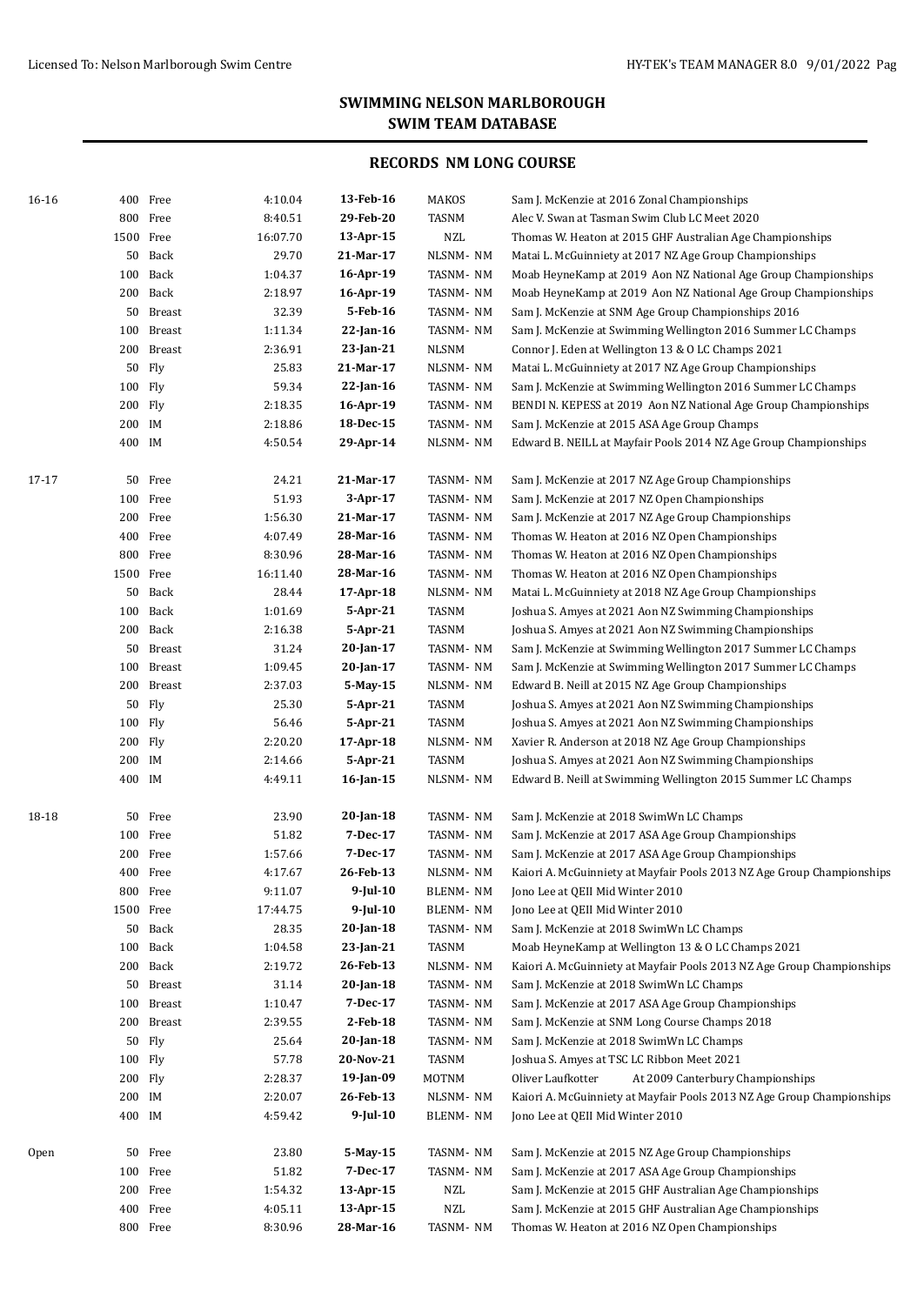| Open | 1500 Free |                | 16:07.70 | $13$ -Apr-15    | NZL             | Thomas W. Heaton at 2015 GHF Australian Age Championships             |
|------|-----------|----------------|----------|-----------------|-----------------|-----------------------------------------------------------------------|
|      | 50        | Back           | 27.81    | 19-Apr-21       | TASNM-NM        | William H. Seymour at 2021 Aon New Zealand Age Group Championships    |
|      | 100       | Back           | 1:00.84  | 19-Apr-21       | TASNM-NM        | William H. Seymour at 2021 Aon New Zealand Age Group Championships    |
|      |           | 200 Back       | 2:16.20  | 17-Mar-79       | <b>NLSNM</b>    | <b>SCOTT AUCUTT</b>                                                   |
|      |           | 50 Breast      | 31.14    | $20$ -Jan-18    | TASNM-NM        | Sam J. McKenzie at 2018 SwimWn LC Champs                              |
|      | 100       | Breast         | 1:08.14  | 17-Jan-97       | NELNM           | <b>RIKI KOTUA</b>                                                     |
|      |           | 200 Breast     | 2:31.38  | 6-Apr-98        | NELNM           | <b>RIKI KOTUA</b>                                                     |
|      |           | $50$ Fly       | 25.30    | 5-Apr-21        | TASNM           | Joshua S. Amyes at 2021 Aon NZ Swimming Championships                 |
|      | 100 Fly   |                | 56.46    | $5-Apr-21$      | TASNM           | Joshua S. Amyes at 2021 Aon NZ Swimming Championships                 |
|      | 200 Fly   |                | 2:13.78  | 16-Feb-98       | <b>BLENM</b>    | <b>CHRIS YORK</b>                                                     |
|      | 200 IM    |                | 2:14.66  | 5-Apr-21        | TASNM           | Joshua S. Amyes at 2021 Aon NZ Swimming Championships                 |
|      | 400 IM    |                | 4:49.11  | $16$ -Jan- $15$ | NLSNM-NM        | Edward B. Neill at Swimming Wellington 2015 Summer LC Champs          |
|      |           | 200 Free Relay | 1:51.61  | 13-Feb-09       | <b>BLENM-NM</b> | BLENHEIM SWIMMING CLUB<br>B. Ferguson, M. JACKSON, N. Ridley, L. Pric |